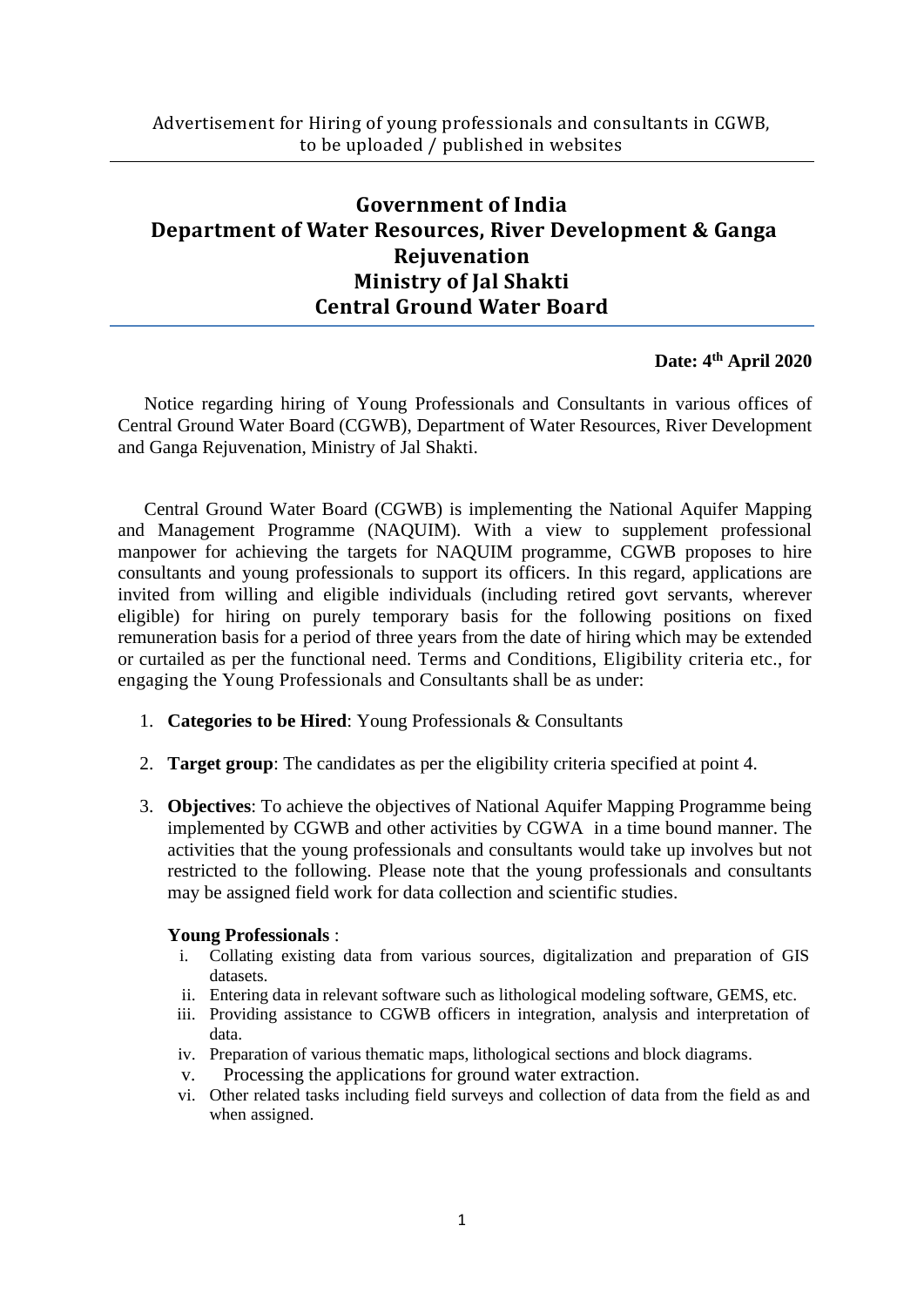### **Consultants :**

- i. Data integration and formulation of aquifer maps and management plans.
- ii. Preparation of reports and material for AIMS web-portal.
- iii. Preparation of user-friendly maps and management plans.
- iv. Providing guidance to the young professionals.
- v. Processing the applications for ground water extraction.
- vi. Other related tasks including field visits as assigned.
- 4. **Eligibility**: Interested candidates, who are citizens of India and fulfill the eligibility criteria (educational qualification & experience) given below may apply.

|                | Qualifications & Experience for Young Professional |                                                                                                                                                                                            |                                                                                       |                                                                                                                                                                                                                                                                                                                                                                                                                           |  |  |  |  |
|----------------|----------------------------------------------------|--------------------------------------------------------------------------------------------------------------------------------------------------------------------------------------------|---------------------------------------------------------------------------------------|---------------------------------------------------------------------------------------------------------------------------------------------------------------------------------------------------------------------------------------------------------------------------------------------------------------------------------------------------------------------------------------------------------------------------|--|--|--|--|
| S1.            | Name of                                            | Minimum Educational Qualification                                                                                                                                                          | Work<br>Essential                                                                     | Desirable Experience, knowledge &                                                                                                                                                                                                                                                                                                                                                                                         |  |  |  |  |
| No             | Position                                           |                                                                                                                                                                                            | Experience                                                                            | skills                                                                                                                                                                                                                                                                                                                                                                                                                    |  |  |  |  |
| 1              | Consulta<br>nt                                     | <b>Masters</b><br>degree<br>(MSc/MS/MTech/MScTech<br><b>or</b><br>equivalent) in<br>Geology/Applied<br>Geology/Earth Science/ GeoScience/<br>Hydrogeology from a recognized<br>university. | 10 years working<br>experience in the<br>field<br>of<br>groundwater/hyd<br>rogeology. | $\bullet$<br>Working knowledge of GIS.<br>Working knowledge of computers<br>$\bullet$<br>and common software packages<br>(MS WORD, EXCEL etc.)<br>Proficiency in compilation,<br>$\bullet$<br>editing and reviewing of scientific<br>reports in English language.                                                                                                                                                         |  |  |  |  |
| $\overline{2}$ | Young<br>Professio<br>nal<br>(Ground<br>Water)     | Masters degree<br>(MSc/MS/MTech/MScTech or<br>equivalent) in Geology/Applied<br>Geology/Earth<br>Science/GeoScience/Hydrogeology<br>from a recognized university.                          | <b>NIL</b>                                                                            | Working experience in the field of<br>٠<br>groundwater/hydrogeology.<br>Working as JRF, SRF, RA or<br>project fellows after obtaining the<br>minimum qualification will also<br>be considered as experience.<br>Working knowledge of GIS<br>٠<br>software.<br>Working knowledge of computers<br>٠<br>and common software packages<br>(MS WORD, EXCEL etc.)<br>Working knowledge of<br>$\bullet$<br>geoscientific software |  |  |  |  |

5. **Duration of Hiring**: The terms of appointment shall be for a maximum period of **three years from date of hiring**, which can be curtailed based on performance evaluation. The appointment of Young Professionals and Consultants would be on Full-time basis and they would not be permitted to take up any other assignment during the period of hiring with Central Ground Water Board. All extant provisions/instructions of Ministry etc shall be strictly followed and the hiring shall be purely temporary in nature.

### 6. **Number of vacancies at various offices of CGWB**:

|                                    | Requirements    |             |  |  |
|------------------------------------|-----------------|-------------|--|--|
| Office of CGWB                     | Number of Young | Number of   |  |  |
|                                    | Professionals   | consultants |  |  |
| Central Region, Nagpur             |                 |             |  |  |
| Eastern Region, Kolkata            |                 |             |  |  |
| Mid-Eastern Region, Patna          |                 |             |  |  |
| North Central Chhattisgarh Region, |                 |             |  |  |
| Raipur                             |                 |             |  |  |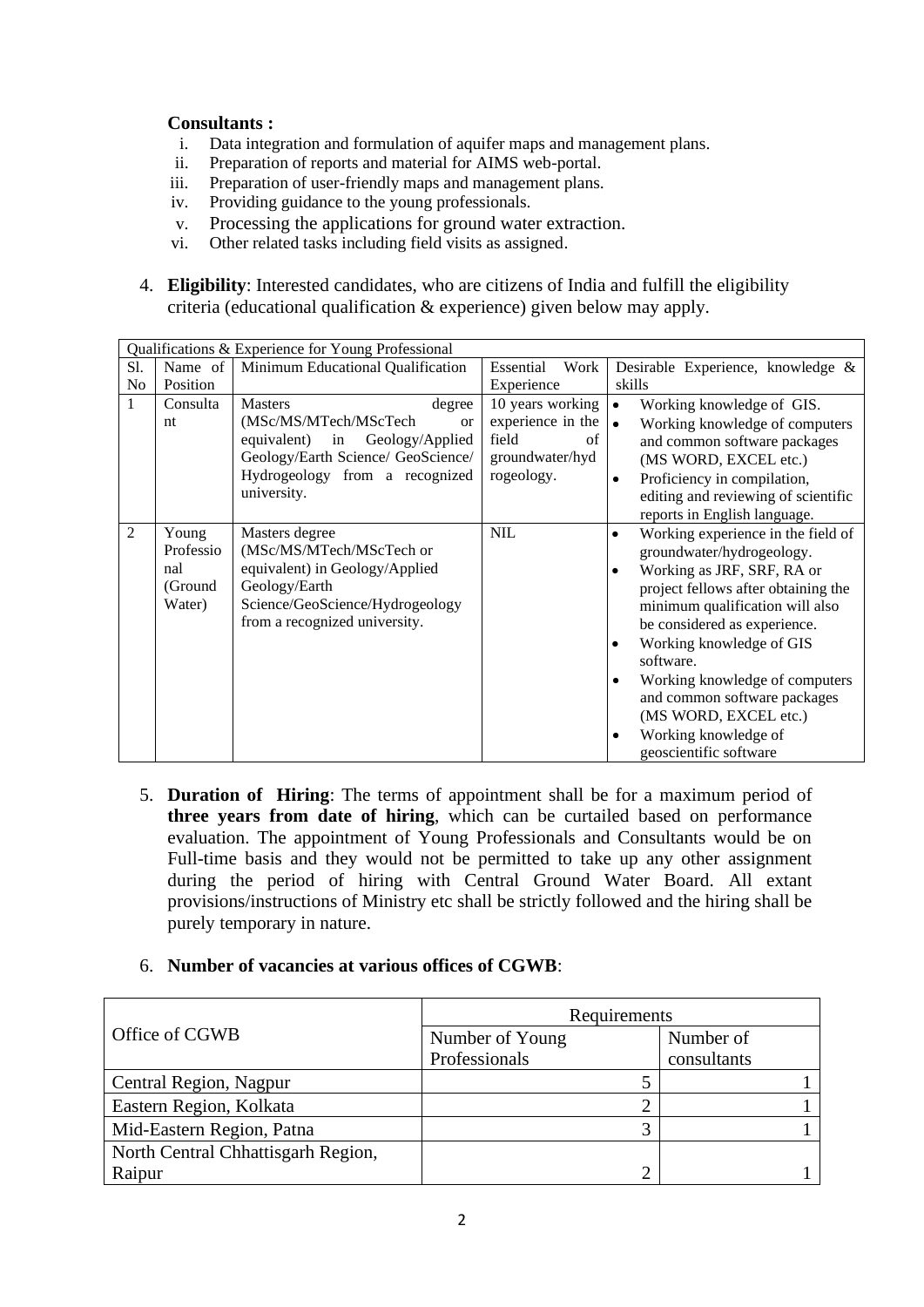| North Central Region, Bhopal     | h  |  |
|----------------------------------|----|--|
| North Eastern Region, Guwahati   |    |  |
| Northern Region, Lucknow         |    |  |
| South Easter Region, Bhubaneswar |    |  |
| Southern Region, Hyderabad       | 4  |  |
| South Western Region, Bengaluru  | 3  |  |
| West Central Region, Ahmadabad   | 3  |  |
| Western Region, Jaipur           |    |  |
| Central Head Quarters, Faridabad |    |  |
| Total                            | 48 |  |

The above requirements are subject to change. The requirements will be reviewed on a yearly basis. Office addresses are given at the end of Application Form.

### 7. **Remuneration**:

The amount of monthly consolidated remuneration to Young Professionals / Consultants shall be as below:

#### **Consultant**

 $Rs1,00,000 \pm 5\%$  depending upon educational qualification and experience as per the recommendation of the evaluation committee. In case of retired government servants, the remuneration shall be as per prevailing guidelines issued by DoPT in relation to conduct of pensioners as per GFR 2017.

#### **Young Professional**

Rs.  $45,000 \pm 5\%$  depending upon educational qualification and experience as per the recommendation of the evaluation committee.

### **8. TA/DA to be paid to the Young Professionals and Consultants**

Consultants and young professionals will be paid TA/DA. The entitlements for travel on tour have to be based on the 7th CPC rates only. Respective Regional Directors/HOO in the region offices and respective Members in the CHQ as the case may be, will be the approving authority.

### **9. Certificate of Professional Services:**

Experience Certificates will be issued to Young Professionals, Consultants, on satisfactory completion of their tenure and on submission of their Performance Report/Paper and its evaluation in the concerned office of CGWB**.**

#### **10. Declaration of Secrecy:**

All professionals hired will be required to furnish oath of secrecy in prescribed format at the time of reporting for the hiring. The professionals may not, except with the previous sanction of CGWB in the discharge of his/her duties, publish a book or a compilation of articles or participate in a radio broadcast / TV telecast / any other media or contribute an article or write a letter to any newspaper or periodical or any other media, either in his/her own name or anonymously or pseudonymous in the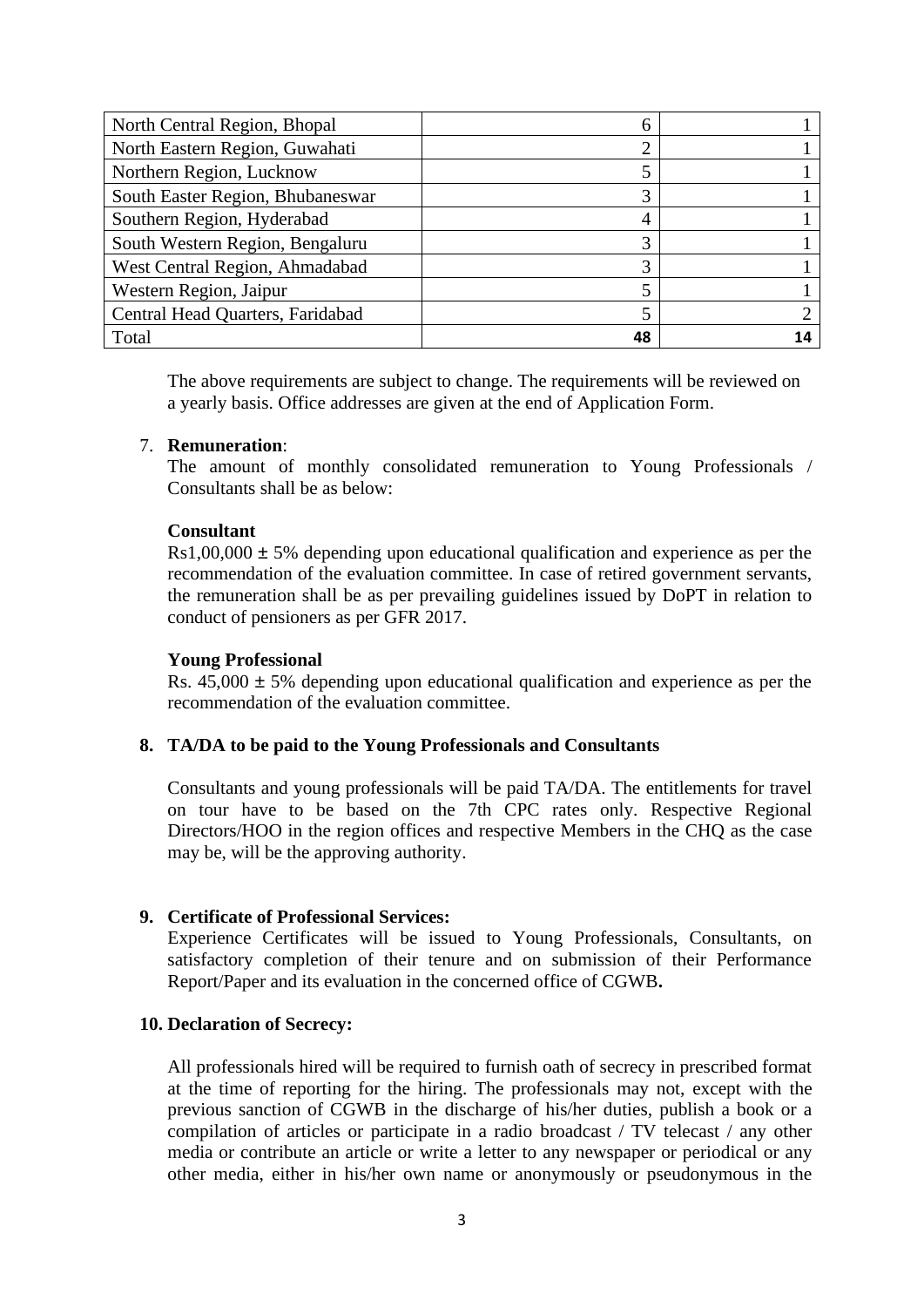name of any other person, if such book, article, broadcast uses any information that he / she may gather as part of this consultancy, without the prior approval of CGWB.

During the period of his / her assignment with CGWB, the professional would be subject to the provisions of the Indian Official Secret Act, 1923 and will not divulge any information gathered by him/ her during the period of assignment to anyone who is not authorized to know/ have the same.

The professional hired by the CGWB shall in no case represent or give opinion or advice to others in any manner which is adverse to the interest of CGWB.

### 11. **Termination Notice:**

CGWB reserves the right to cancel the appointment of the young professional/consultant at any time, without providing any reason whatsoever. However, in the normal course, it will provide one month's notice. The professional can also seek for termination of the Contract upon giving one month's notice to CGWB.

### 12. **Application and Selection**:

- 12.1 Applicants will apply for the position specified in para 6.
- 12.2 Applicants will submit application directly to the respective office of CGWB, where they seek hiring. **During the application stage, applicants have option for applying for a position at two places.** Applications of candidates applying for more than two places will be summarily rejected.
- 12.3 Each office of CGWB will take necessary steps for engaging the young professionals/consultants separately.
- 12.4 Shortlisted candidates will be called for interview.
- 12.5 The selection shall be made on the basis of recommendations of Professional Evaluation Committee (PEC) constituted for the purpose by the CGWB, DoWR, RD & GR, Ministry of Jal Shakti. CGWB will issue communication to the selected Consultants/Young Professionals to join.
- 12.6 The candidates called for interview will be required to produce original certificates in support of fulfilling the eligibility criteria in respect of educational qualification, experience etc. during interview and at the time of joining.
- 12.7 No TA/DA will be provided to the candidates for attending the interview.

### 13. **Logistics and Support**

The Young Professionals and consultants attached to the CGWB, would be provided with working space and other necessities as deemed fit by CGWB

## **14. Expected Outcomes / Performance:**

14.1 Goals / targets for the Young Professionals and consultants shall be fixed at the time of their joining and shall be reviewed on a monthly basis.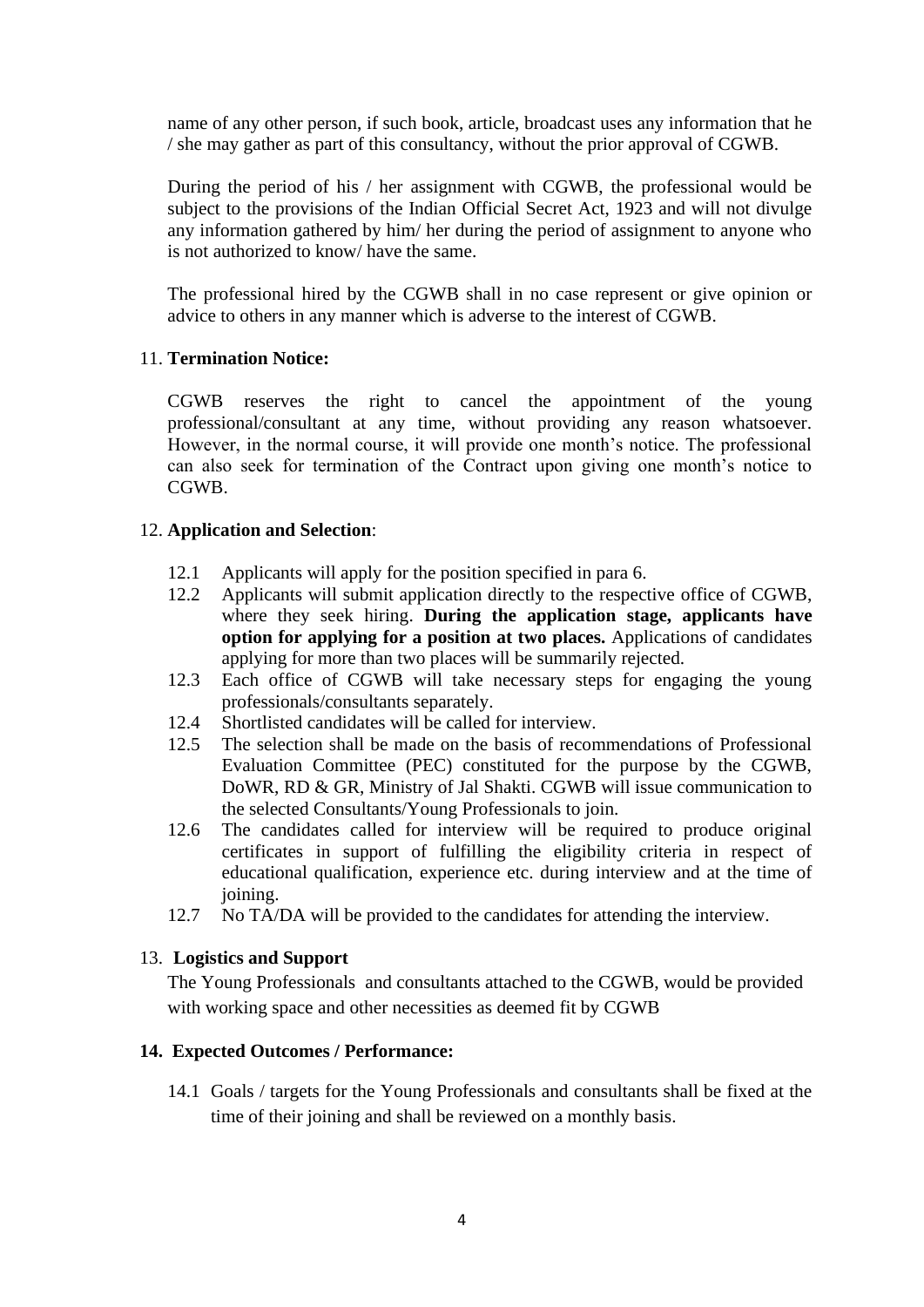- 14.2 Young Professionals and consultants shall submit the Job Chart and Performance Target (monthly) under the guidance of Regional Director/HOO, CGWB within 7 days of Joining.
- 15. **Responsibility of the Wing Heads:** The Young Professionals/consultants shall report to designated Officers of CGWB and shall be guided and supervised by them. These officers shall fix their performance targets and evaluate the same on regular basis.
- 16. **Age-limit**:- Maximum age limit for appointment of Young Professionals shall be 30 years as on 01.01.2020 (born on or after 01.01.1990) and that for consultants shall be 65 years as on 01.01.2020 (born on or after 01.01.1955)

**Note:** *No TA/DA will be provided for attending the interview/joining, irrespective of selection.*

**Interested candidates may apply by submitting their details as per prescribed format as per the applicability of the position by 1700 hours on 25th April 2020**. **Applications are to be sent to the respective offices as per the addresses given in section 6. Please note that applicants applying for a position in two offices have to submit two separate sets of applications to the respective offices of CGWB as given in section 6.**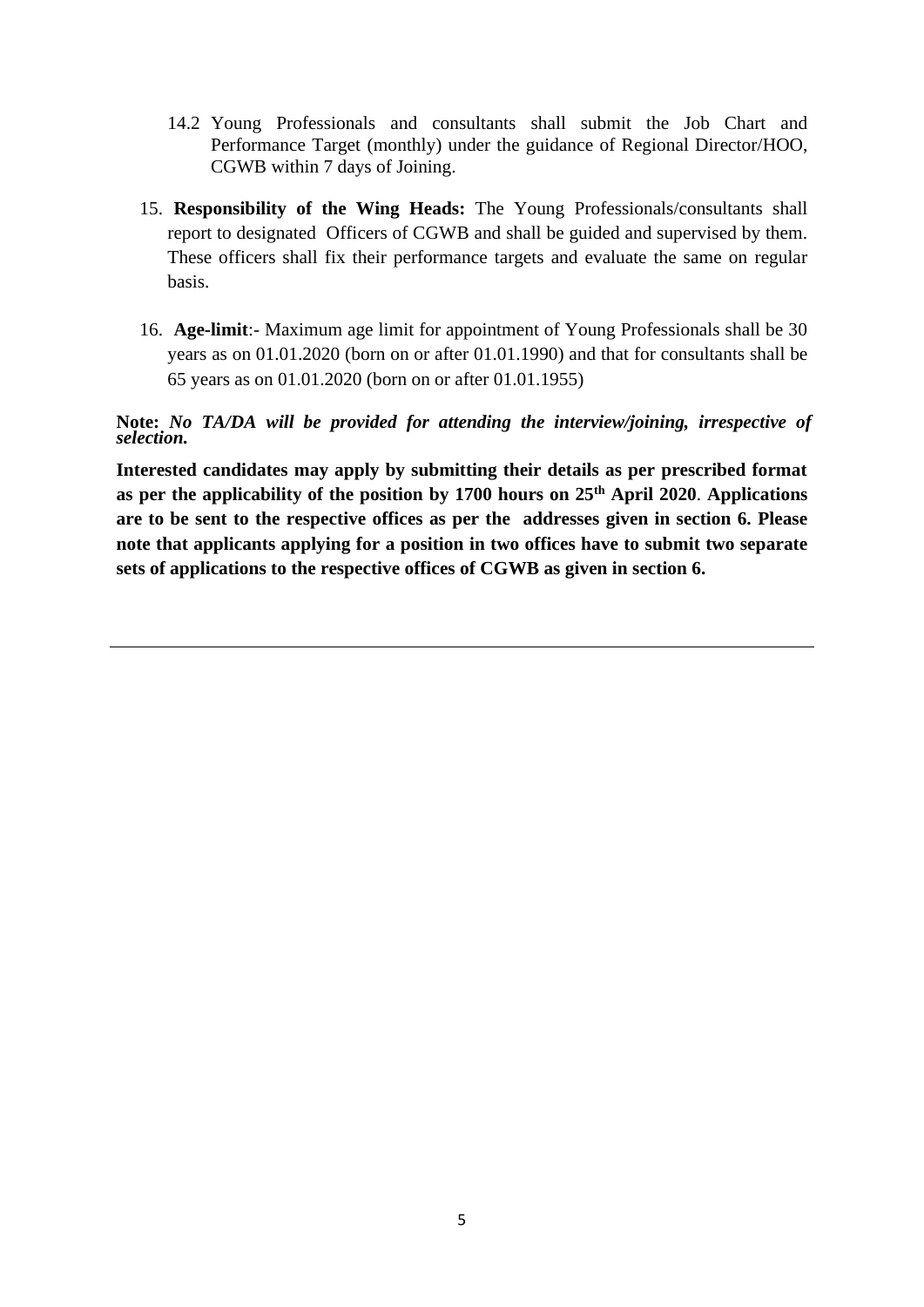# **Application format for applying for the position of consultants and young professionals Application for Hiring of Young Professionals and Consultants in Central Ground Water Board, DoWR, RD& GR, Ministry of Jal Shakti**

**Advertisement for Hiring of Young Professionals and Consultants in CGWB Dated**………........................ **Applying For** : Young Professional / Consultant **Office**: ……………Region,…………, Central Ground Water Board (CGWB)

- 1. Applied for (Tick any one):
	- i. Consultant
	- ii. Young Professional

*Please affix a passport size photograph*

2. Preferred office (Tick any Two):

**(Please note that the applicants has option for applying at two places. Applications of candidates applying for more than two places will be summarily rejected.)**

*2.1 Preferred location:* 

*Central Region, Nagpur; Eastern Region, Kolkata; Mid-Eastern Region, Patna; North Central Chhattisgarh Region, Raipur; North Central Region, Bhopal; North Eastern Region, Guwahati; Northern Region, Lucknow; South Easter Region, Bhubaneswar; Southern Region, Hyderabad; South Western Region, Bengaluru; West Central Region, Ahmadabad; Western Region, Jaipur; Central Head Quarters, Faridabad.*

*2.2 Alternate Preferred location:*

*Central Region, Nagpur; Eastern Region, Kolkata; Mid-Eastern Region, Patna; North Central Chhattisgarh Region, Raipur; North Central Region, Bhopal; North Eastern Region, Guwahati; Northern Region, Lucknow; South Easter Region, Bhubaneswar; Southern Region, Hyderabad; South Western Region, Bengaluru; West Central Region, Ahmadabad; Western Region, Jaipur; Central Head Quarters, Faridabad*

**Note - Office Addresses, where applications are to be sent, are given at the end please.** 

- **1.** Full Name (in Block Letters):
- **2.** Father's Name:
- **3.** Mother's Name:
- **4.** Date of Birth: (mm/dd/yyyy)
- **5.** Nationality:
- **6.** Mailing Address: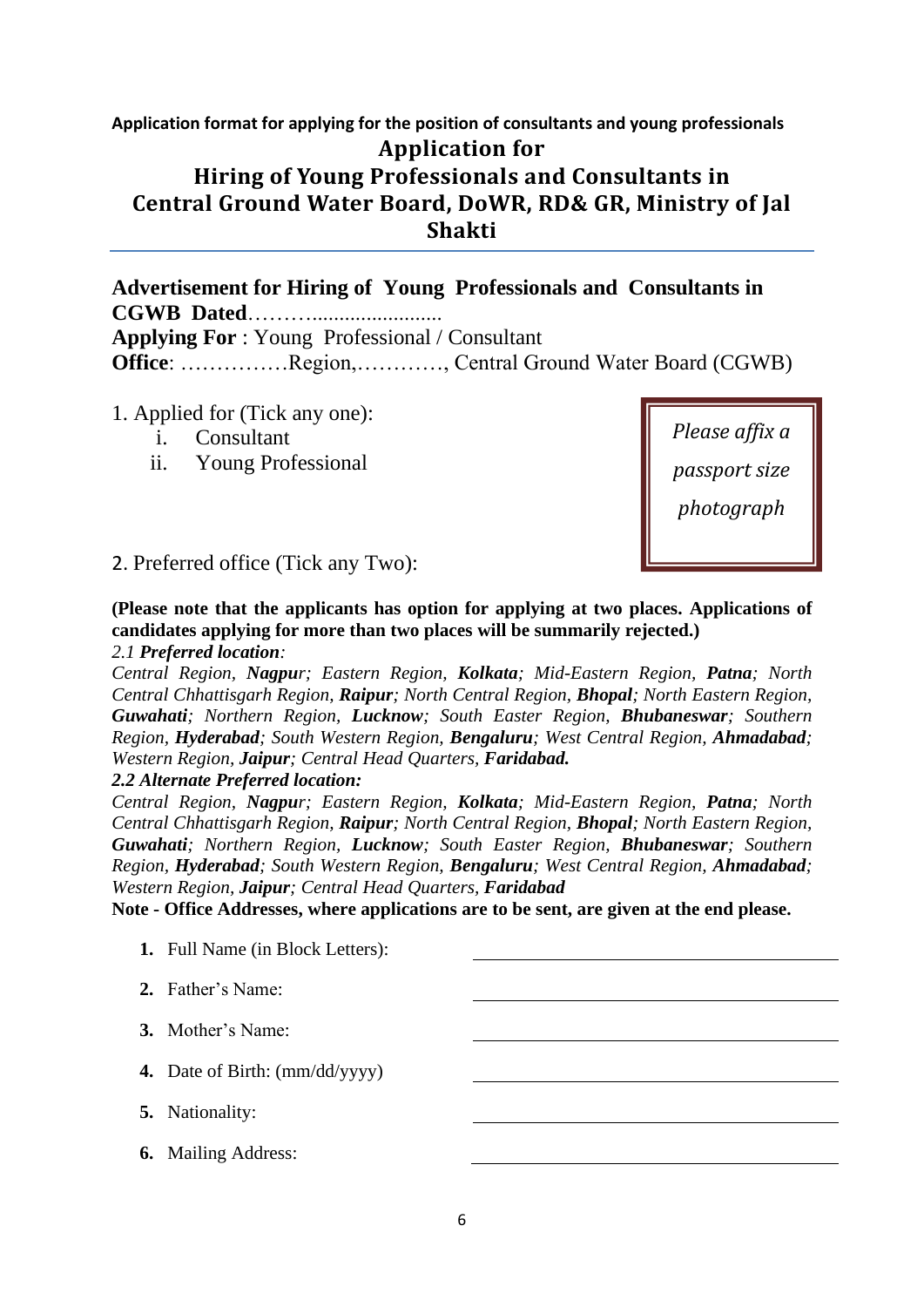| Address for correspondence |  |
|----------------------------|--|
|                            |  |
|                            |  |
|                            |  |
|                            |  |
| <b>PIN</b>                 |  |
| <b>Police Station</b>      |  |
| Email:                     |  |
| Telephone/Mobile No.       |  |
|                            |  |
| <b>Permanent Address</b>   |  |
|                            |  |
|                            |  |
| <b>PIN</b>                 |  |
| <b>Police Station</b>      |  |
|                            |  |
| 7. Aadhaar No              |  |

**8.** Educational Qualification (Bachelor degree onwards):

## **Self attested copies of all the marksheets are to be submitted, without which the application is liable to be rejected.**

| SI.<br>No. | <b>Course/Degree</b> | <b>Major</b><br>subjects | University/Institute | Year of<br>passing | Percentage of marks<br>secured $(\% )$<br>(Grade points are to<br>be converted to<br>equivalent<br>percentages) | <b>Division</b> |
|------------|----------------------|--------------------------|----------------------|--------------------|-----------------------------------------------------------------------------------------------------------------|-----------------|
|            |                      |                          |                      |                    |                                                                                                                 |                 |
|            |                      |                          |                      |                    |                                                                                                                 |                 |
|            |                      |                          |                      |                    |                                                                                                                 |                 |
|            |                      |                          |                      |                    |                                                                                                                 |                 |
|            |                      |                          |                      |                    |                                                                                                                 |                 |
|            |                      |                          |                      |                    |                                                                                                                 |                 |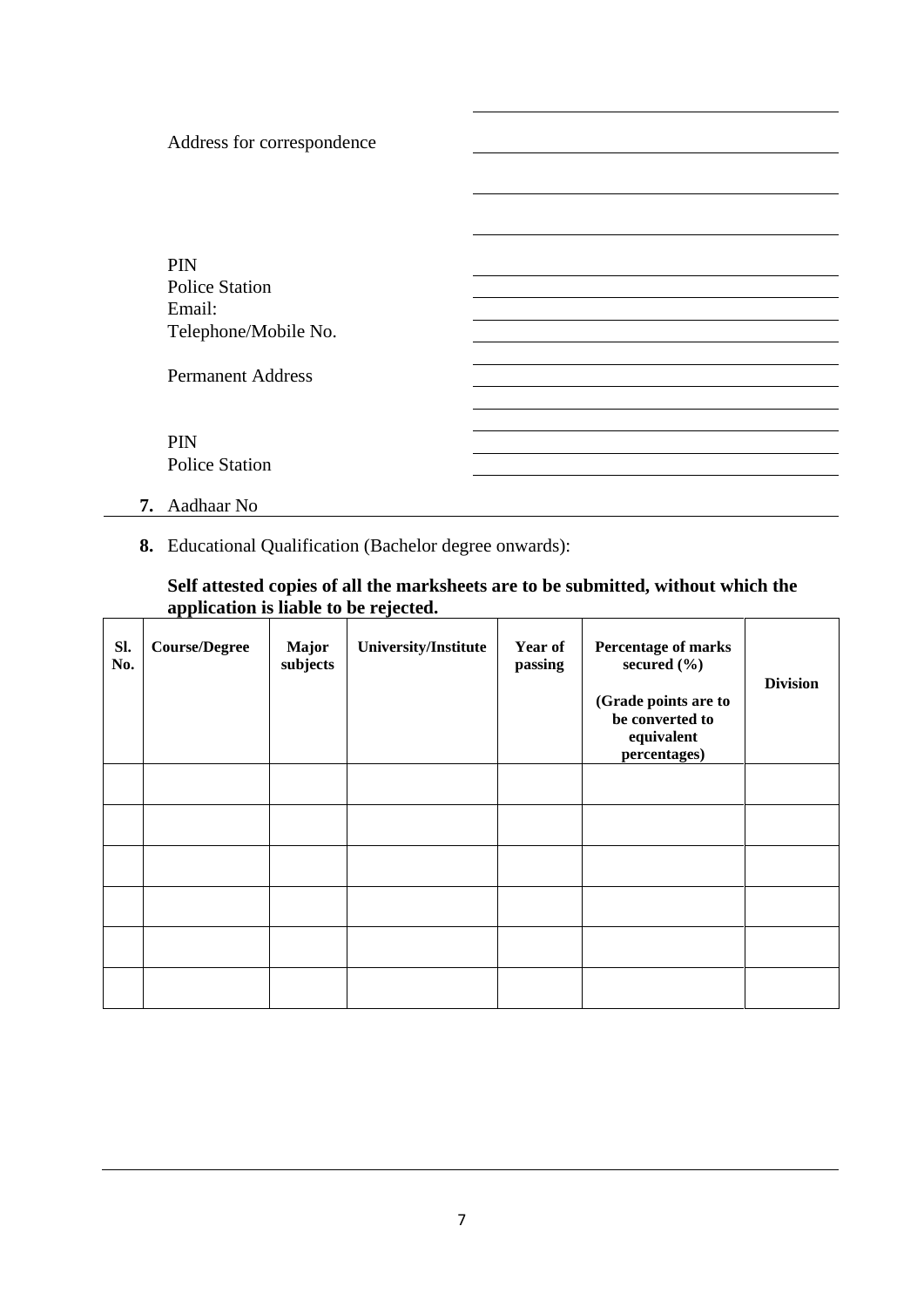**9**. Work Experience (For young professionals, working as JRF, SRF, RA or project fellows after obtaining the minimum qualification will also be considered as experience.)

| Name<br>of the<br>post | <b>Organization/Institute</b> | Year<br>From | Year<br>to | <b>Nature</b><br>of<br>work | Date of<br>superannuation<br>(wherever<br>applicable) | <b>Total</b><br>experience<br>in years | <b>Self</b><br>attested<br>copies of<br>documents<br>in support<br>0ľ<br>experience<br>to be<br>enclosed. |
|------------------------|-------------------------------|--------------|------------|-----------------------------|-------------------------------------------------------|----------------------------------------|-----------------------------------------------------------------------------------------------------------|
|                        |                               |              |            |                             |                                                       |                                        |                                                                                                           |
|                        |                               |              |            |                             |                                                       |                                        |                                                                                                           |

# **Computer skills**

| Common office software<br>(MSWord/Excel/PowerPoint) | Yes/No                        |  |
|-----------------------------------------------------|-------------------------------|--|
| GIS software                                        | Yes/No                        |  |
| Rockworks or similar software                       | Yes/No                        |  |
| Groundwater modeling software                       | Yes/No                        |  |
| Other geoscientific software (please specify)       |                               |  |
| 1.                                                  | Yes/No                        |  |
| 2.                                                  | Yes/No                        |  |
| 3.                                                  | Yes/No                        |  |
| <b>Scientific Publications</b>                      | (Attach list of publications) |  |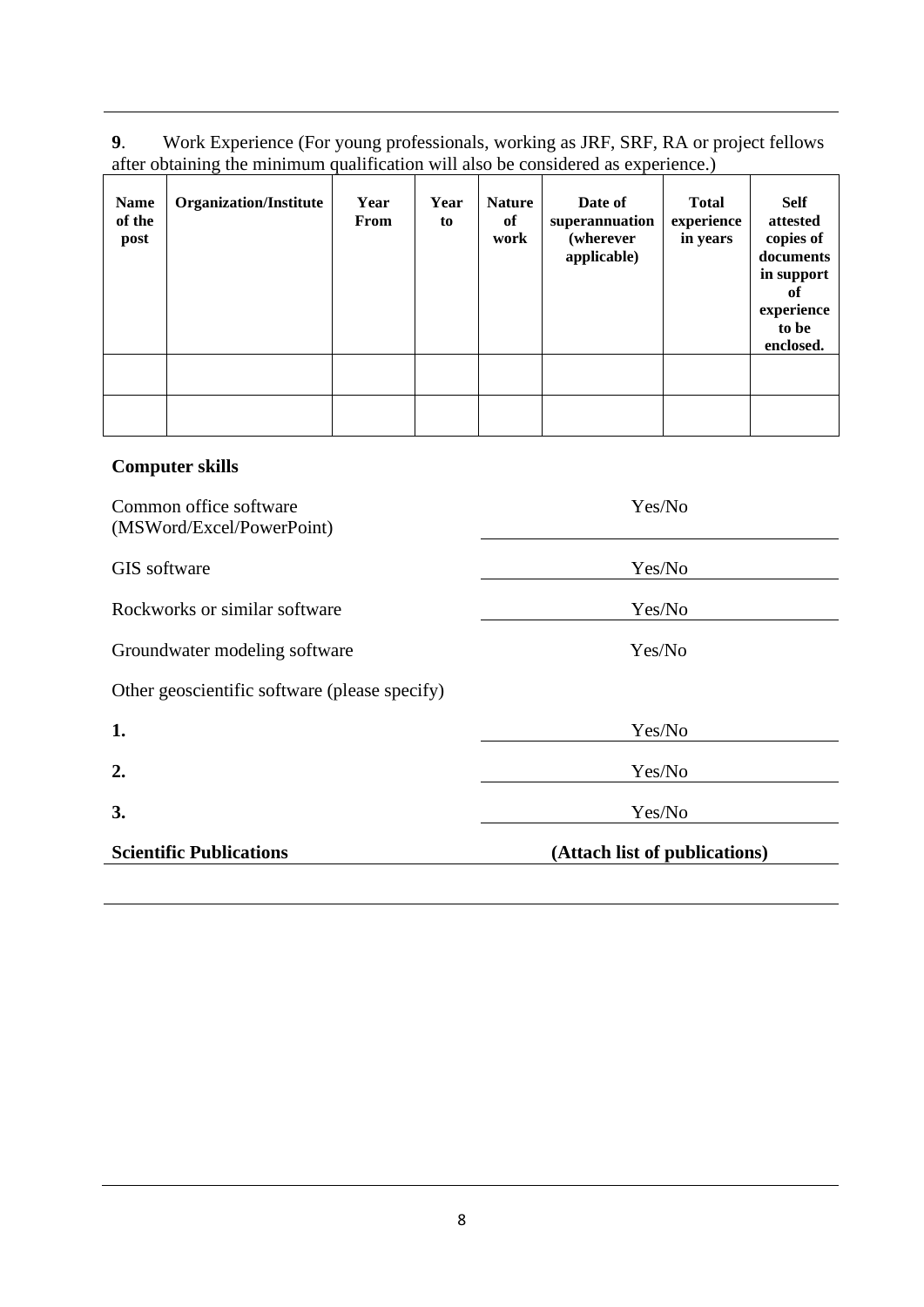#### **Additional information, if any**

#### **Declaration**

This is to certify that I, \_\_\_\_\_\_\_\_\_\_\_\_\_, (complete name of applicant),  $S/O$ \_\_\_\_\_\_\_\_\_\_\_\_ a resident of \_\_\_\_\_\_\_\_\_\_\_, have no pending \_\_\_\_\_\_\_\_\_\_\_\_\_\_\_\_\_ (complete address) administrative and/or criminal case before any court/ authorized body. I, further, certify that I have never been found guilty/ convicted of any administrative offense and/or crime. I am aware that the appointment is of purely temporary nature and for a maximum period of three years, which can be curtailed based on performance evaluation. I also certify that all the information given by me is true to the best of my knowledge and believe and if selected and appointed will provide fulltime service and will not be hired in any other activity which can be curtailed based on performance evaluation.

#### (**Signature**) Date

|                  | List of documents to be submitted along with each application.             | No of copies |
|------------------|----------------------------------------------------------------------------|--------------|
|                  | (please note that applicants applying for two places, have to submit two   |              |
|                  | complete sets of separate application forms along with all the enclosures) |              |
|                  | Applications are to be submitted in hard-copy only.                        |              |
| 1.               | Filled in application form with photograph pasted on it                    | 6 copies     |
| 2.               | Address proof                                                              | 2 copies     |
| $\overline{3}$ . | Proof of date of birth                                                     | 2 copies     |
| 4.               | Self attested copies of marksheets in respect of educational               | 2 copies     |
|                  | qualification                                                              |              |
| 5.               | Self attested copy of Aadhaar card                                         | 2 copies     |
| 6.               | Self attested copies of experience certificate issued by the employer      | 2 copies     |
|                  | or research supervisor as the case may be.                                 |              |
| 7.               | In case of retired officers, copies of necessary certificates.             | 2 copies     |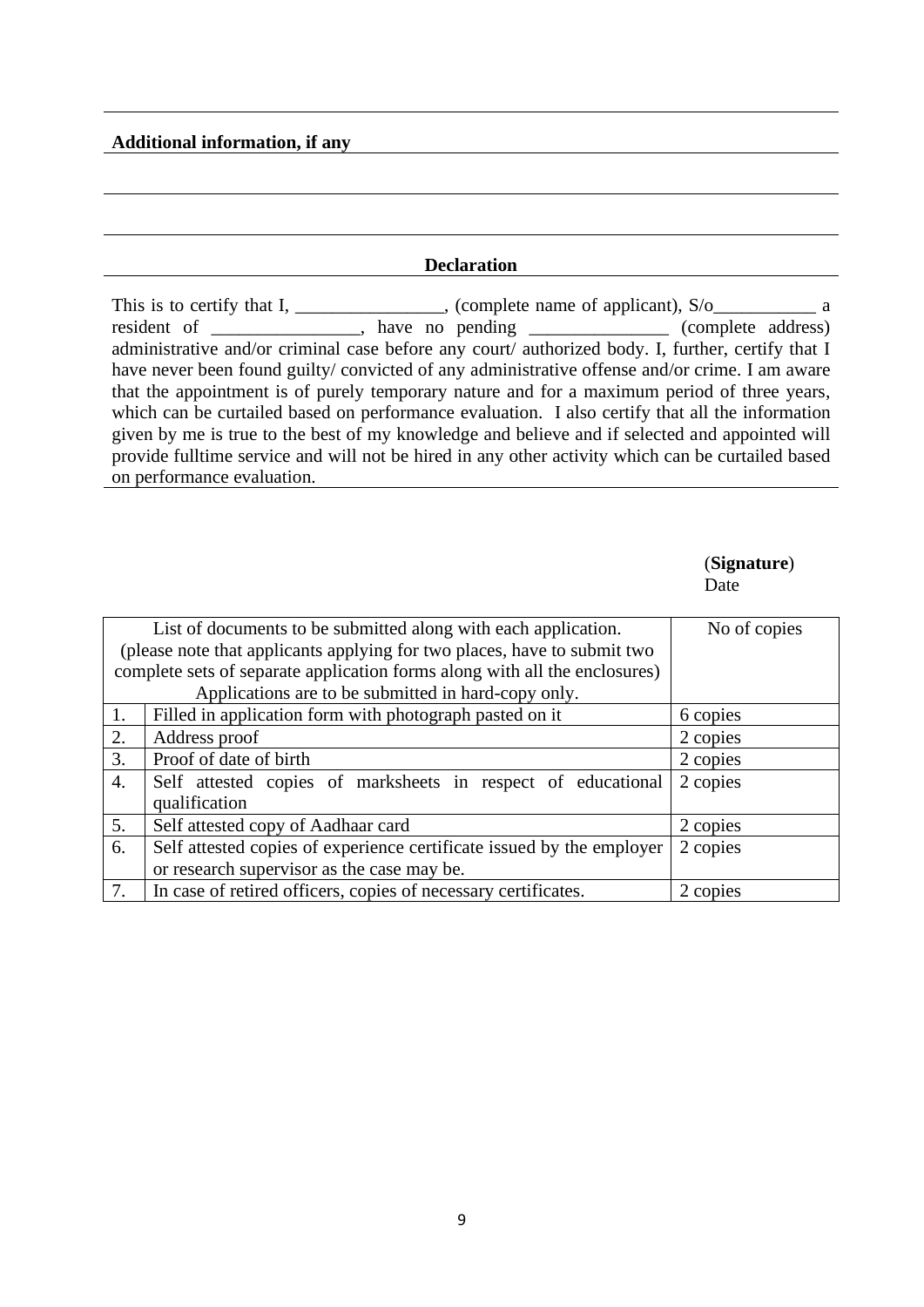## **CGWB OFFICE ADDRESSES**

CHQ, Faridabad,

Director (Administartion) CENTRAL GROUND WATER BOARD. Bhujal Bhawan, NH-IV, Faridabad - 121001 NORTHERN REGION, Lucknow

Regional Director , Central Ground Water Board, Bhujal Bhavan,Sector-B. Sitapur Road Yojna, Ram Bank Chauraha Lucknow - 226021 (U.P.)

SOUTHERN REGION, Hyderabad

Regional Director,Central Ground Water Board, 3-6-291, GSI Post, Bandlaguda, Hyderabad – 500068

EASTERN REGION, Kolkata

Regional Director, Central Ground Water Board, Bhujalika,C P Block-6 Sector-V, Bidhan nagar Kolkata - 700 091 (West Bengal) WESTERN REGION, JAIPUR

Regional Director, Central Ground Water Board, 6-A, Jhalna Doongri, Jaipur - 302 004 (Rajasthan)

CENTRAL REGION, NAGPUR

Regional Director, Central Ground Water Board, N.S. Building, Civil Lines Nagpur – 440001 (Maharashtra)

NORTH CENTRAL REGION, Bhopal

Regional Director , Central Ground Water Board, Block –1, 4th Floor, Paryawas Bhawan Arera Hills, Jail Road Bhopal - 462011 (MP) NORTH EASTERN REGION GUWAHATI

Regional Director, Central Ground Water Board, North Eastern Region, NH-37, Betkuchi, (Opposite-ISBT), Guwahat i- 781035 (Assam)

SOUTH WESTERN REGION BANGALORE

Regional Director, Central Ground Water Board, 7th Cross, 27th Main, HSR layout, Sector 1, Bangalore - 560 102 (Karnataka)